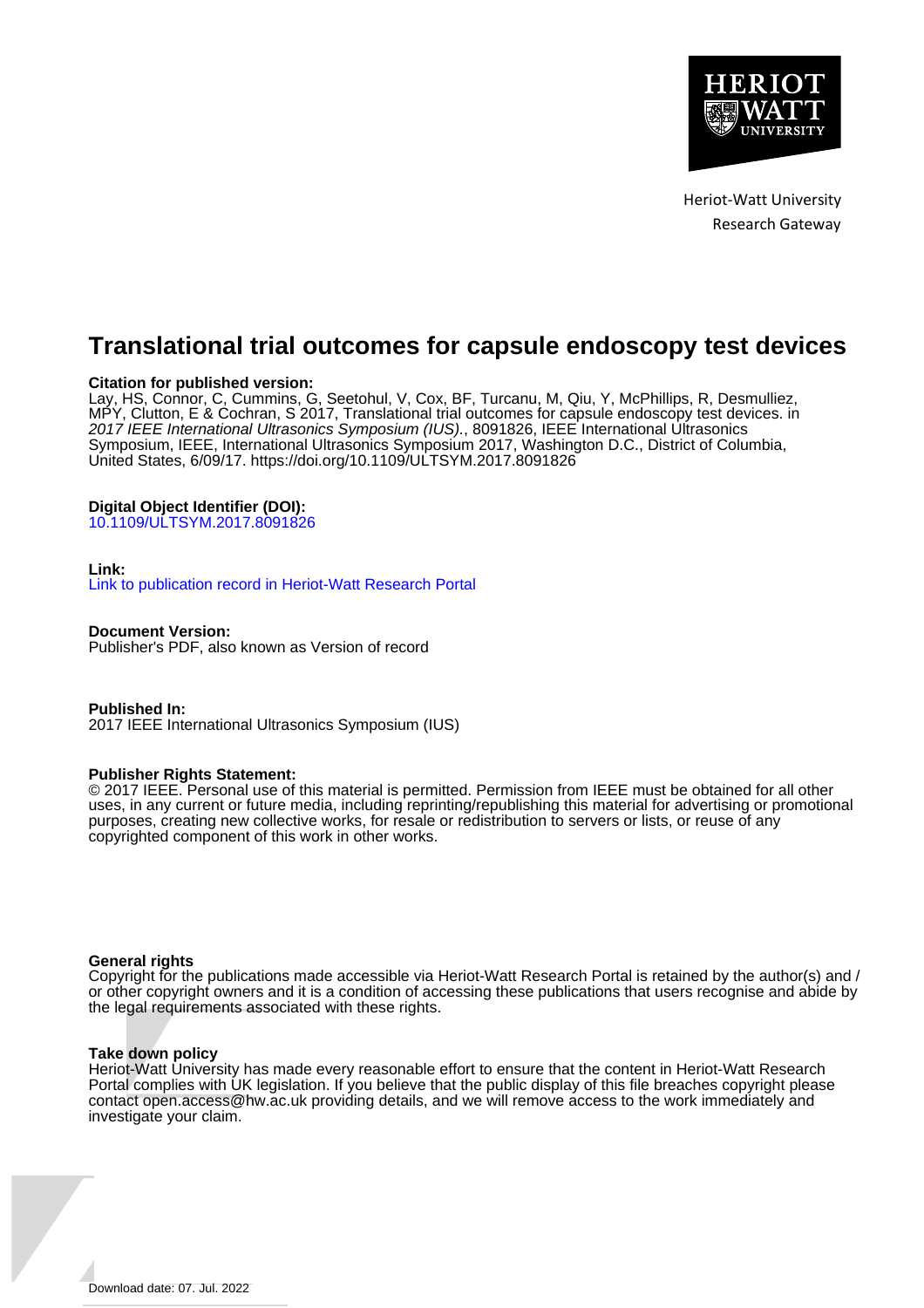# Translational trial outcomes for capsule endoscopy test devices

Holly S Lay *School of Engineering University of Glasgow* Glasgow UK holly.lay@glasgow.ac.uk

Ciarán Connor *School of Engineering University of Glasgow* Glasgow UK 2029831C@student.gla.ac.uk

Gerard Cummins *School of Engineering and Physical Sciences Heriot-Watt University* Edinburgh, UK g.cummins@hw.ac.uk

Vipin Seetohul *Research and Development Micrima Limited* Bristol, UK seetohul@gmail.com

Ben F Cox *School of Medicine University of Dundee* Dundee, UK b.cox@dundee.ac.uk

Mihnea Turcanu *School of Engineering University of Glasgow* Glasgow UK m.turcanu.1@research.gla.ac.uk

Yongqiang Qiu *School of Engineering University of Glasgow* Glasgow UK yongqiang.qiu@glasgow.ac.uk

Rachael McPhillips *School of Engineering University of Glasgow* Glasgow UK rachael.mcphillips@glasgow.ac.uk

Marc P Y Desmulliez *School of Engineering and Physical Sciences Heriot-Watt University* Edinburgh, UK m.desmulliez@hw.ac.uk

Eddie Clutton *The Royal (Dick) School of Veterinary Studies University of Edinburgh* Edinburgh, UK e.clutton@ed.ac.uk

Sandy Cochran *School of Engineering University of Glasgow* Glasgow UK sandy.cochran@glasgow.ac.uk

*Abstract***—Current clinical standards in the endoscopic diagnosis of gastrointestinal diseases are primarily based on the use of optical systems. Ultrasound has established diagnostic credibility in the form of endoscopic ultrasound (EUS), however it is limited to examination of the upper gastrointestinal tract (oesophagus, stomach and upper (proximal) small bowel). Access to the remainder of the small bowel is currently limited to optical capsule endoscopes and a limited number of other modalities as these capsules are restricted to visual examination of the surface or mucosa of the gut wall. Ultrasound capsule endoscopy has been proposed to integrate microultrasound imaging capabilities into the existing capsule format and extend examination capabilities beyond the mucosa.**

**To establish the ability of high frequency ultrasound to resolve the histological structure of the gastrointestinal tract,** *ex vivo* **scans of pig and human tissue were performed. This was done using 25 and 34 MHz single element, physically focused composite transducers mechanically scanned along the tissue. Tethered prototype devices were then developed with 30 MHz physically focused polyvinylidene fluoride (PVDF) single element transducers embedded for use in initial translational trials in the small bowel of porcine subjects. B-scan images from the** *ex vivo* **model validation and the** *in vivo* **trials are presented.**

*Index Terms***—endoscopy; microultrasound; prototyping; preclinical; capsules; porcine; animal models**

#### I. INTRODUCTION

Endoscopy and colonoscopy are the clinically accepted means of imaging and diagnosis of diseases of the gastrointestinal (GI) tract. Conventional endoscope based approaches combine optical and ultrasound imaging to allow both optical imaging of the surface and ultrasound facilitated full thickness imaging of the bowel wall and adjacent organs. These approaches are limited in their ability to access the full length of the GI tract either due to scope length or technical challenge. This is particularly true for the anatomically remote small bowel. Wireless video capsule endoscopy (VCE) devices have been designed to transit the entire GI tract, but they are currently limited to optical imaging of the superficial mucosal surface. Work is thus under way to implement additional capsule endoscopy (CE) functionality through the development of devices incorporating both optical and ultrasound imaging.

Examining the literature for ultrasound imaging of the small bowel, it can be seen that the current clinical standard for small bowel imaging is based on external (transabdominal) ultrasound systems at standard clinical frequencies  $(\leq 15 \text{ MHz})$ [1]–[3]. Some internal imaging has been achieved using EUS and double-balloon enteroscopy [4], however, work at higher ultrasound frequencies (microultrasound) is extremely limited [5], [6]. The Sonopill project looks to address this limitation with the development of an ultrasound capsule endoscopy (USCE) device operating in the microultrasound range.

As the proposed device is highly complex, there was a need for both benchtop and in vivo models for the validation of the proposed imaging frequencies and configurations. To this end, a suitable animal model was sought that would match human tissue characteristics at the histologic level and allow device prototyping in translational trials.

This work was supported by the UK Engineering and Physical Sciences Research Council (EPSRC) under the grant number EP/K034537/1; EP/K034537/2 and entitled Sonopill.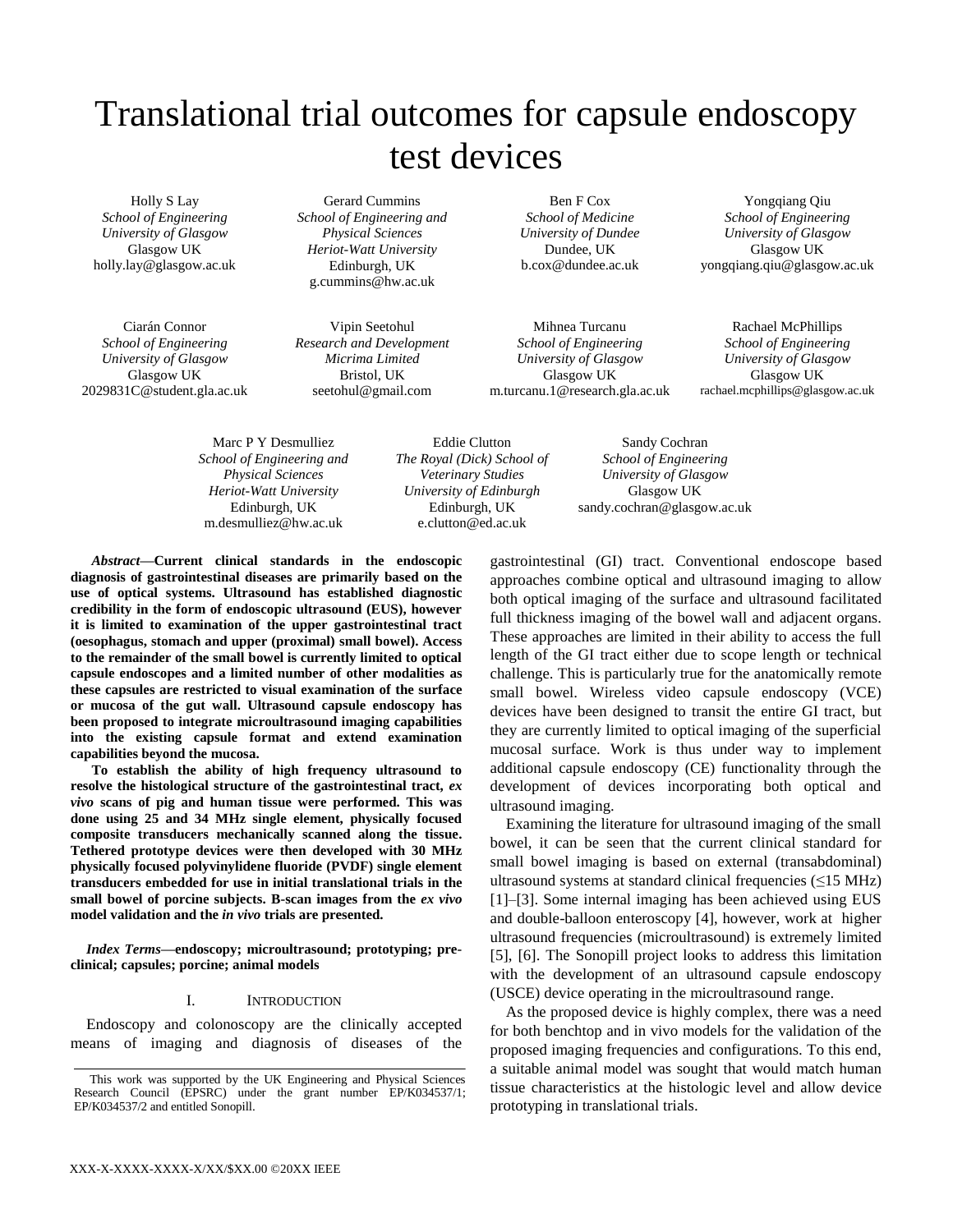This paper presents the evaluation of a porcine model for microultrasound imaging in the GI tract for use in benchtop and translational trials and the results of preliminary trials of USCE devices in the model.

# II. MICROULTRASOUND IMAGING OF THE GASTROINTESTINAL TRACT

Microultrasound imaging has been proposed as a viable solution to the clinical need for real-time, non-invasive monitoring of the GI tract [3] given its ability to distinguish sub-millimeter tissue characteristics. The thinnest layers of human GI tissue measured were on the order of 100  $\mu$ m [7], mandating ultrasound centre frequencies above 20 MHz to fully visualise the layer structure and permit accurate diagnosis of pathology in those layers. While microultrasound faces reduced penetration depths due to increased attenuation when compared to conventional frequencies, GI tissue only requires penetration of 1-3 cm provided that the ultrasound probe can be brought into proximity with the tissue under observation. This matches well with the proposed capsulebased modality, but raises the question of suitable tissue analogues for the verification of capsule prototypes prior to clinical trials. To assess the suitability of the porcine model for this modality, human and porcine GI tissue samples were obtained and mechanically scanned with microultrasound transducers, then clinically assessed. All *ex vivo* scans reported here were performed with a previously established mechanical scanning system [8] in conjunction with 25 and 34 MHz single-element, physically focused piezocomposite transducers (AFM Ltd, Birmingham, UK).

# *A. Human Imaging*

To establish a baseline for the analysis of the suitability of the selected animal model, initial *ex vivo* scans were performed on ethically obtained human colon tissue at multiple microultrasound frequency ranges. The human tissue sample trial was approved by the Tissue Bank Committee and supplied by the Tayside Biorepository (Study Number: TR000442 Microultrasound characterization of gastrointestinal tissue).

Tissue was collected post-surgical excision and delivered to pathology for processing. The excised colon was transected along the long axis and inspected. A presumed healthy  $3\times3$  cm sample from each colon was supplied by the pathologist for mechanical scanning with single-element microultrasound transducers.

Samples were taken from areas remote  $(\sim 20 \text{ cm})$  to the primary tumor and remained unfixed during the entire experiment. Prior to scanning, the sample was pinned (25G microlance, Becton-Dickson) on 1% agar (Fisher) above embedded sound absorber within a plastic dish. A thin layer of ultrasound coupling gel (1 - 2 mm) separated the sample from the agar thus ensure distinct ultrasound signals. The dish was then filled with degassed phosphate buffered saline (dPBS). A sufficient fluid level above the sample was ensured to provide sufficient acoustic coupling throughout the scanning procedure.

Scanning was done running proximal to distal along the long axis of the sample. Scans in the X direction (proximal to distal) were performed using 0.02 mm steps for a total of 15 mm. Each X slice was separated by a 1 mm Y step (left to right on the short axis). This was performed to provide at least one viable scan slice per sample. All collected data was then stored using custom LabVIEW software (National Instruments, Austin, TX, USA) and post-processed using MATLAB (Mathworks, Natick, MA, USA) to generate greyscale B-scans for comparisons.

# *B. Porcine Model*

As an established model of the human GI tract in regards to histological similarity, pigs were chosen as the model for translational work. They are well suited both in their comparative physical dimensions as well as the availability and ethical considerations of obtaining access to both *in vivo* and *ex vivo* tissue from the selected animal. Porcine tissue is well-matched to the human GI tract due to their similarity of diet and lifespan [9] and it has the additional advantage of healthy tissue being readily available *ex vivo.*

Porcine oesophageal tissue samples were sourced from an abattoir (Medical Meat Supplies Ltd, Oldham, UK). Samples were supplied frozen and considered fit for human consumption, so they were assumed to be a suitable to provide a healthy baseline. To prepare for scanning, sealed samples were thawed for 20 minutes under running tap water. They were then rinsed prior to being transected down the longitudinal axis, allowing the tissue to be opened up and placed on the same agar substrate as described earlier. The tissue was prepared with the same approach as that used in the human tissue scans i.e. head to toe LabVIEW and MATLAB were again used to store and process the data, and the B-scans were compared to the human scans and assessed by a clinician for diagnostic quality and alignment of the porcine and human anatomy.

# III. TRANSLATIONAL TRIALS

Once the porcine model had been established, preliminary translational trials were undertaken with a set of tethered ultrasound capsules which were previously developed [10], featuring four 30 MHz PVDF single element transducers and an internal receive amplification circuit comprising 4 channel transmit/receive protection (MD0101, Microchip Technology, Chandler, USA) and operation amplifiers (ADA4807, Analog Devices, Norwood, USA) set for 12 dB of gain. Multiple identical capsules were prepared prior to the trials, with 2 capsules being used in the final experiment. System control was achieved with a combination of custom Labview software in conjunction with a myRIO acquisition device (myRIO-1900, National Instruments Inc., Austin, TX, USA). A commercial ultrasound pulser/receiver (DPR500, JSR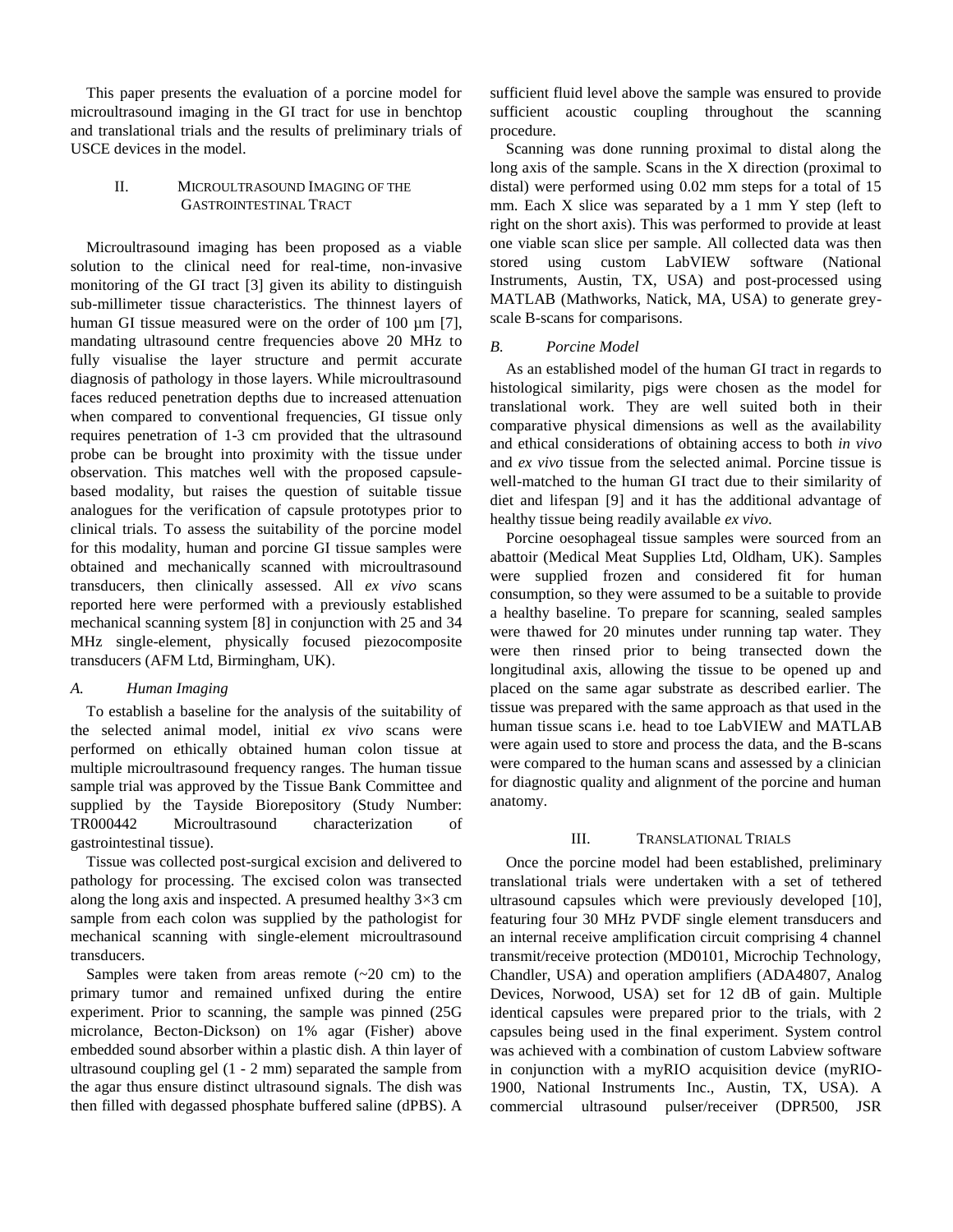

Fig. 1 Human colon mechanically scanned with a 25 MHz composite transducer physically focused at 8 mm. Scan is from the proximal colon (0 mm) to the distal colon (15 mm)



Fig. 2 Human colon mechanically scanned with a 34 MHz composite transducer physically focused at 6.5 mm. Scan is from the proximal colon (0 mm) to the distal colon (15 mm)

Ultrasonics, Pittsford, USA) and a 2 GS/s oscilloscope (MDO3024, Tektronix, Beaverton, USA) were used to fire the transducers and observe the returning echoes. All protocols were repeated for both capsules on both animals.

The described study was conducted under Home Office (UK) License (PPL: 70/8812) in accordance with the Animal (Scientific Procedures) Act 1986. Two female Landrace pigs, aged 4 months, were supplied by a local breeder/supplier. The pigs were maintained in groups of no less than two animals in licensed housing (PEL 60/4604), bedded on straw and fed 'ABN Pig Rearer Pellets' ad lib. Environmental variables were maintained within the limits detailed by PEL. Food was withheld for 12 hours before anesthesia, but access to water was maintained until pre-anesthetic medication. This was: azaperone (1 mgkg-1 ; "Stresnil 40 mg/ml Solution for Injection", Elanco Animal Health, Hampshire), ketamine (2 mgkg-1 ; "Ketamidor 100 mg/ml Solution for Injection", Chanelle UK, Berkshire), midazolam (0.5 mgkg-1 ; "Hypnovel 10mg/2ml Solution for Injection", Roche, Hertfordshire) and morphine (0.25 mgkg<sup>-1</sup>; "Morphine Sulphate 30mg/ml", Martindale Pharmaceuticals, Buckinghamshire) combined in one syringe and injected intramuscularly. Anesthesia was induced with isoflurane ("Isoflo" Zoetis, Surrey), vaporized in oxygen and nitrous oxide administered via a Bain breathing system and facemask. A cannula was placed in the auricular vein. Complications with capsule introduction arising from the endotracheal tube were circumvented by the oro-



Fig. 3 Porcine oesophagus scanned with a 25 MHz composite transducer physically focused at 8 mm. Scan is from the oesophageal mouth (0 mm) towards the stomach (15 mm).



Fig. 4 Porcine oesophagus scanned with a 34 MHz composite transducer physically focused at 6.5 mm. Scan is from the oesophageal mouth (0 mm) towards the stomach (15 mm).

oesophageal insertion of a modified, wide diameter endotracheal tube.

Access to the remote small bowel was enabled via an artificially created stoma under general anesthesia immediately prior to the experiment. The experiment and subject were monitored throughout the experiment by an experienced veterinary anesthetist. When the experiments were complete, the animals were euthanized without recovery using pentobarbital.

During the study, each capsule was introduced 60 cm into the small bowel via the stoma and moisture levels were maintained with a saline drip placed in the mouth of the stoma. Each transducer was then activated in sequence and the capsule pulled back 12 cm by the certified operator over the course of 30 seconds. Following each pull-back, the capsule was returned to the original position with the assistance of physical marks on the tether of the capsule. The protocol was then repeated for each transducer three times, then for the other capsule.

#### IV. RESULTS

#### *A. Human Tissue*

High quality tissue B-scan images were obtained from the human colon scans at 25 MHz (Fig. 1) and 34 MHz (Fig. 2), with good layer definition and tissue texture having been noted by the clinical team member. Individual layers were noted at approximately 1 mm in thickness, with the full